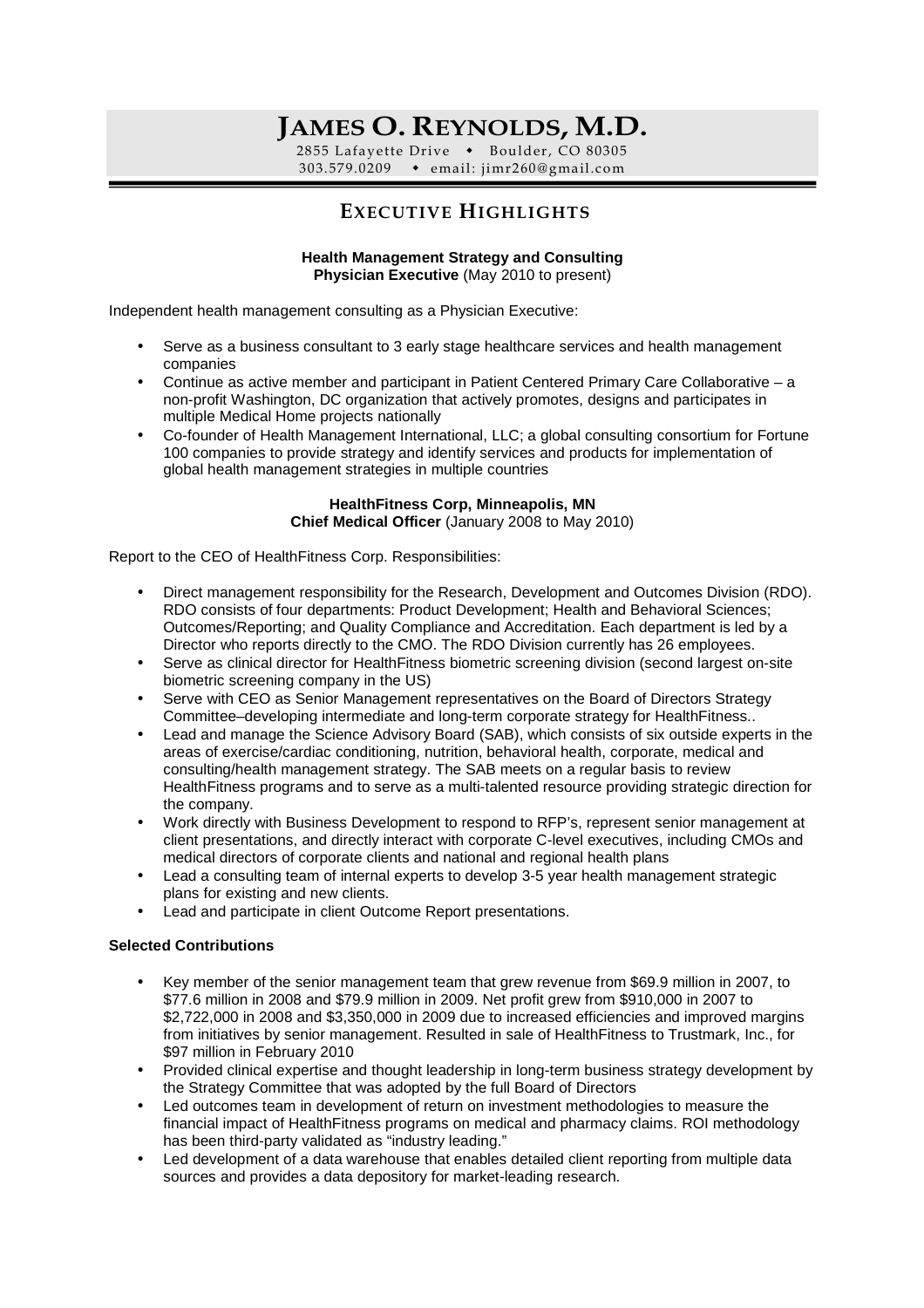- Led internal team that resulted in HealthFitness wellness programs being NCQA-certified in December 2009.
- Led product development team in multiple enhancements to HealthFitness coaching programs, enhanced electronic health portal—examples being enhancement of web-based health portal, additional Web-based participant trackers, and development of an on-site face-to-face behavioral coaching model to enhance existing telephonic model.
- Led development of an International Health Risk Assessment, translated and culturally adapted in 36 languages
- Serve as a national conference speaker and presenter in multiple national forums, showcasing the value of health management programs to the marketplace.
- Created and published multiple white papers on the business case and value of population health management as a key human capital strategy.

#### **Mercer Human Resource Consulting, Denver, CO Principal and Senior Healthcare Consultant (2005 to 2008)**

**Overview:** Served as a Global Senior Healthcare Consultant in Mercer's Health and Productivity Management specialty practice. As the only physician in this 45-member practice, served as a national clinical and health care resource for consulting to Fortune 100 companies; this included leading the development of client health management strategy, vendor selection, program implementation and ongoing measurement of programs for employer clients.

Led a team of international senior Mercer consultants in developing strategy and solutions for multinational companies expanding health management activities world-wide.

Served as Mercer's North American spokesman on Avian Influenza Pandemic Preparedness Planning and served on a Mercer global team for pandemic preparedness consulting. Developed detailed Avian Influenza pandemic plans for Catholic Health West (75,000-employee health system), Wrigley, Inc., and NCAA.

Developed a national team of senior Mercer consultants for on-site clinic consulting services for Fortune 100 companies. Implemented on-site clinics for 3 major *Fortune* 100 clients. Led clinical team in the development of industry best-practice standards for case management, disease management and lifestyle management for evaluation of health plan and vendor processes and programs.

#### **Selected Contributions**

- Personal sales goal of \$2,000,000 for 2006—achieved \$2,600,000
- Developed a program for enhanced health management for key employees that focuses resources from care management vendors in a more intensive program that addresses the unique needs of key management and/or executive employees. First client implemented was Lowe's , Inc., with 1600 identified key employees at the management level.
- Developed detailed consulting model and a global toolkit for strategy development for global expansion of health management outside the US by Fortune 100 US-based multi-national employers. Successfully completed strategy development, vendor selection and program implementation for Cummins, Inc., Pfizer, PepsiCo and Kraft Foods to develop programs in both developed and developing countries.
- Both project leader and key team member for multiple clients in developing population health management programs: Problem identification, strategy and business case development, RFP's and vendor selection, vendor implementation, development of communication and incentive strategies, program and vendor integration, ongoing measurement and evaluation; resulting in ongoing annuity revenue stream for the consulting team. Client examples: Kroger, Inc., Pfizer, Coca-Cola, Nationwide Insurance, Ohio State University, Milwaukee, WI, Public Schools, Cisco Systems, Dow Chemical, Dell, Kraft Foods, Gates, Inc., Timken.
- Performed multiple vendor audits on behalf of clients with both pre-site and on-site evaluation of all vendor program delivery methods and procedures, including call center operations and nurse/coach-member interactions, compliance with performance guarantees, evaluation of outcome measurement reporting and validity. Worked with vendors on a continual quality improvement process as the outcome of the audits. Clients included, PepsiCo, Pfizer, Coca-Cola.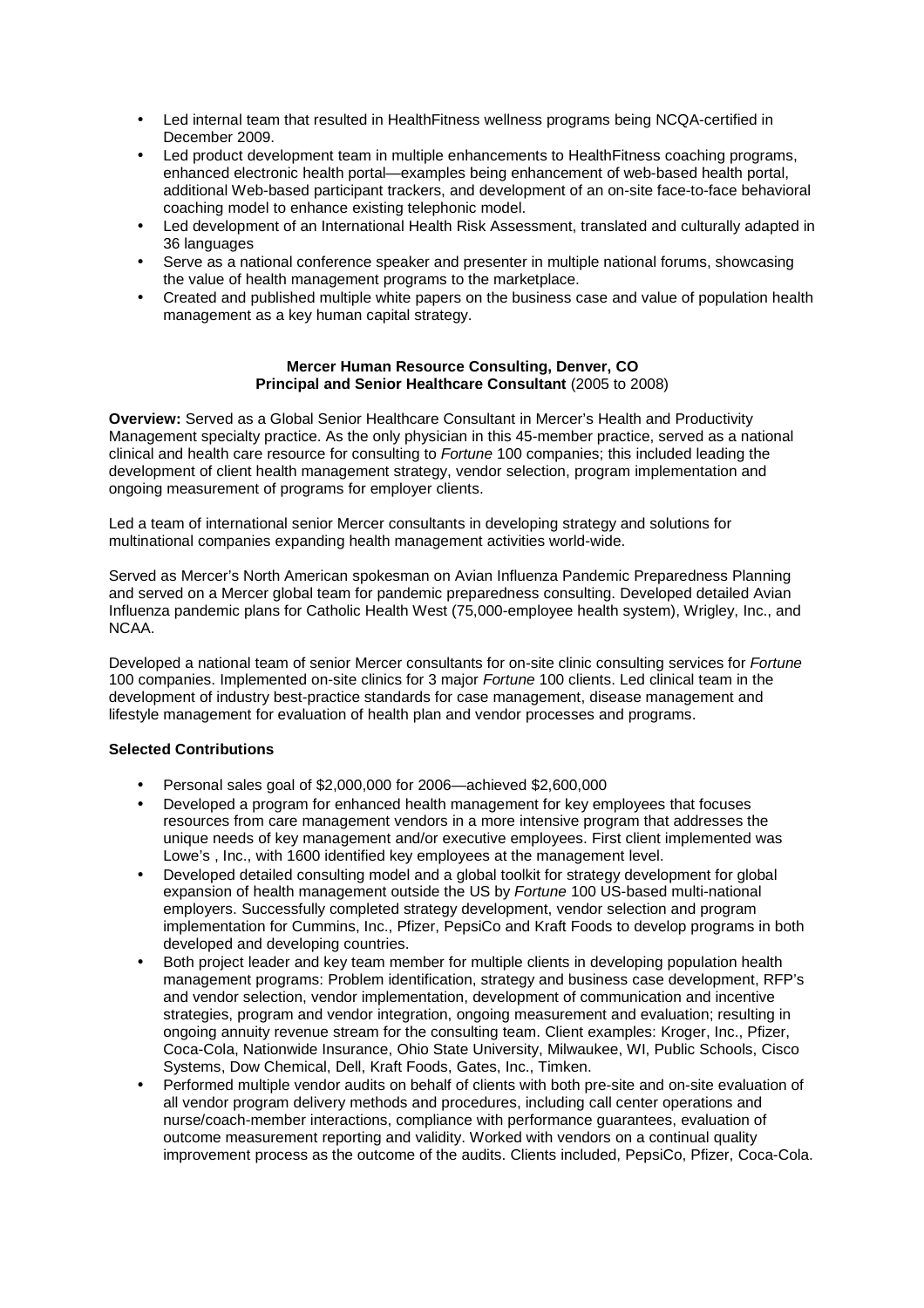#### **Corsolutions Medical, Inc., Chicago, IL Vice President and Medical Director, Integrated Care Solutions** (2003 to 2005)

**Overview:** Served as key clinical lead on variety of issues including strategic alliance development, business development, program creation/implementation, project management and related compliance/certification issues. Served as internal clinical lead for review/approval of clinical disease management treatment guidelines, provided clinical and senior management support for sales and account services departments and support CMO in clinical oversight and client relationship development.

#### **Selected Contributions**

- Played pivotal role in marketplace expansion and increased number of new clients by providing key leadership in development and implementation of new programs; company revenues doubled between 2003 and 2004, with \$120M in revenue and an increase in number of clients from 25 at the start of 2004 to 135 in 2005.
- As Clinical Advisor for Product Development Division, actively led the development and implementation of integrated care platform offering clients a range of services, including health risk assessments, lifestyle management programs, disease management and complex case management.
- Assisted in efforts in conjunction with CMO to improve physician engagement by developing new "pay-for-performance" physician engagement tool.
- Led project with RAND Corporation in a 2-year independent evaluation and validation of CorSolutions clinical initiatives, services, and programs to provide validation of consistency with measurable clinical quality benchmarks and to validate outcome results.

#### **Health and Productivity Corporation Of America, Nashville, TN Co-Founder, Chief Operating Officer & Executive Vice President** (2001 to 2003)

**Overview:** Charged with authoring overall business plan, serving as liaison between HPCA and potential venture investors, co-leading investor presentations and recruiting management leadership. Held P&L authority for operating and capital budgets and conceptualized long-range product development scenarios.

## **Selected Contributions**

- Grew revenue from the ground up to over \$750K in contracts at the time of acquisition by CorSolutions, contracting with several Fortune 100 companies, including Dow Chemical..
- Took product concepts of health and health-related productivity, creating and implementing products and services, that included health risk assessments, lifestyle risk reduction programs, disease management and complex case management/disability management.
- Aligned incentives between medical providers, health plan members and employer by creating "pay for performance" model. Played pivotal role in identifying and structuring contracts with vendors of above-described services.

#### **Medical Review Services, Inc., Boulder, CO Founder, President and CEO** (1997 to 2001)

Launched this organization and managed all daily startup operations, including identification and recruitment of key panel of specialist physicians to provide medical/surgical second opinions and independent medical examinations for auto and workers' compensation carriers. Panel selection based on meeting quality algorithms.

- Personally developed network of over 650 physicians in 12 states representing specialties of orthopedic surgery, neurosurgery, primary care, physical and occupational medicine, rheumatology, chiropractic and physical therapy.
- Credentialed all physicians and maintained ongoing credentialing databases annually
- Grew business from the ground up to attain \$350K in yearly revenue by fourth year, increasing revenue approximately 50% each year..

#### **Independent Healthcare Consultant**, 1988 to 1997

**Private Practice, Internal Medicine**, Boone Clinic; Columbia, MO, 1976 to 1988